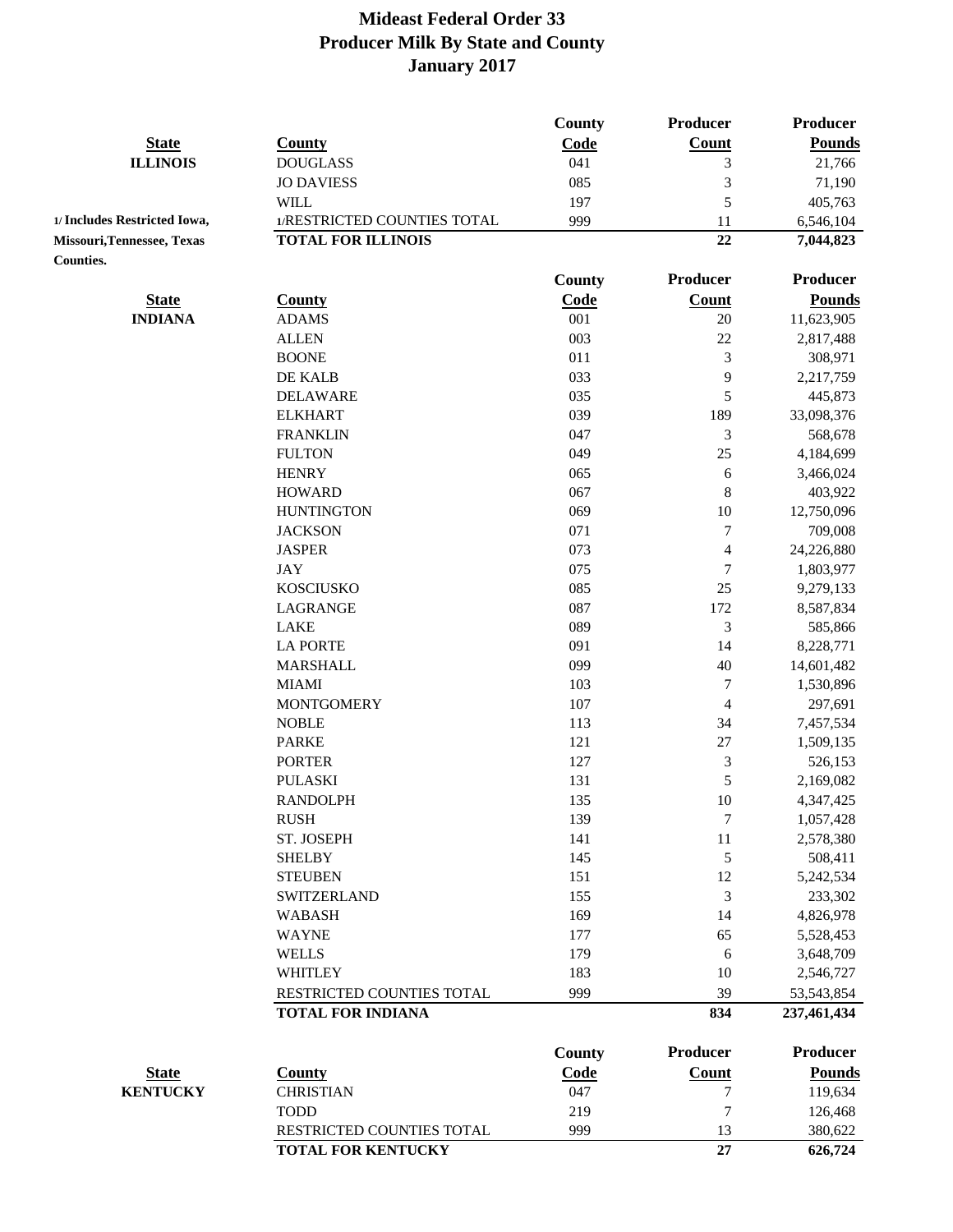| <b>State</b>    | <b>County</b>             | County<br>Code | <b>Producer</b><br>Count | <b>Producer</b><br><b>Pounds</b> |
|-----------------|---------------------------|----------------|--------------------------|----------------------------------|
| <b>MARYLAND</b> | <b>GARRETT</b>            | 023            | 42                       | 2,641,137                        |
|                 | <b>TOTAL FOR MARYLAND</b> |                | 42                       | 2,641,137                        |
|                 |                           | County         | Producer                 | <b>Producer</b>                  |
| <b>State</b>    | <b>County</b>             | Code           | <b>Count</b>             | <b>Pounds</b>                    |
| <b>MICHIGAN</b> | <b>ALCONA</b>             | 001            | 5                        | 1,041,260                        |
|                 | <b>ALGER</b>              | 003            | $\overline{4}$           | 169,263                          |
|                 | <b>ALLEGAN</b>            | 005            | 64                       | 35,873,652                       |
|                 | <b>ALPENA</b>             | 007            | 33                       | 4,292,730                        |
|                 | <b>ARENAC</b>             | 011            | 21                       | 7,241,594                        |
|                 | <b>BARRY</b>              | 015            | 28                       | 33,085,739                       |
|                 | <b>BAY</b>                | 017            | 5                        | 1,830,428                        |
|                 | <b>BERRIEN</b>            | 021            | 8                        | 4,532,836                        |
|                 | <b>BRANCH</b>             | 023            | 18                       | 6,876,175                        |
|                 | <b>CALHOUN</b>            | 025            | 20                       | 11,686,491                       |
|                 | CASS                      | 027            | 3                        | 232,942                          |
|                 | <b>CHARLEVOIX</b>         | 029            | $\overline{4}$           | 651,157                          |
|                 | <b>CHEBOYGAN</b>          | 031            | 3                        | 81,716                           |
|                 | <b>CHIPPEWA</b>           | 033            | $\overline{7}$           | 836,417                          |
|                 | <b>CLARE</b>              | 035            | 28                       | 4,534,698                        |
|                 | <b>CLINTON</b>            | 037            | 53                       | 77,520,593                       |
|                 | <b>DELTA</b>              | 041            | 3                        | 344,573                          |
|                 | <b>EATON</b>              | 045            | 24                       | 2,684,515                        |
|                 | <b>GENESEE</b>            | 049            | $\tau$                   | 1,836,931                        |
|                 | <b>GLADWIN</b>            | 051            | $\tau$                   | 1,091,643                        |
|                 | <b>GRATIOT</b>            | 057            | 35                       | 84,408,168                       |
|                 | <b>HILLSDALE</b>          | 059            | 27                       | 9,951,489                        |
|                 | <b>HURON</b>              | 063            | 63                       | 81,227,087                       |
|                 | <b>INGHAM</b>             | 065            | 23                       | 8,565,156                        |
|                 | <b>IONIA</b>              | 067            | 48                       | 35,931,151                       |
|                 | <b>IOSCO</b>              | 069            | 13                       | 2,963,548                        |
|                 | <b>ISABELLA</b>           | 073            | 41                       | 19,898,630                       |
|                 | <b>JACKSON</b>            | 075            | 16                       | 7,255,706                        |
|                 | <b>KALAMAZOO</b>          | 077            | $\tau$                   | 14,640,860                       |
|                 | <b>KENT</b>               | 081            | 31                       | 16,729,984                       |
|                 | <b>LAPEER</b>             | 087            | 28                       | 3,576,381                        |
|                 | LEELANAU                  | 089            | $\overline{4}$           | 110,223                          |
|                 | <b>LENAWEE</b>            | 091            | 25                       | 37,276,498                       |
|                 | <b>LIVINGSTON</b>         | 093            | 10                       | 4,572,894                        |
|                 | <b>MACOMB</b>             | 099            | 5                        | 333,943                          |
|                 | <b>MARQUETTE</b>          | 103            | 3                        | 244,469                          |
|                 | <b>MASON</b>              | 105            | 15                       | 4,814,128                        |
|                 | <b>MECOSTA</b>            | 107            | 19                       | 5,539,110                        |
|                 | <b>MENOMINEE</b>          | 109            | 14                       | 1,304,816                        |
|                 | <b>MIDLAND</b>            | 111            | 3                        | 563,718                          |
|                 | <b>MISSAUKEE</b>          | 113            | 42                       | 46,219,305                       |
|                 | <b>MONROE</b>             | 115            | $\mathfrak{Z}$           | 608,488                          |
|                 | <b>MONTCALM</b>           | 117            | 50                       | 19,449,835                       |
|                 | <b>MONTMORENCY</b>        | 119            | 7                        | 1,218,582                        |
|                 | <b>MUSKEGON</b>           | 121            | 15                       | 17,014,487                       |
|                 | <b>NEWAYGO</b>            | 123            | 45                       | 18,608,890                       |
|                 |                           |                |                          |                                  |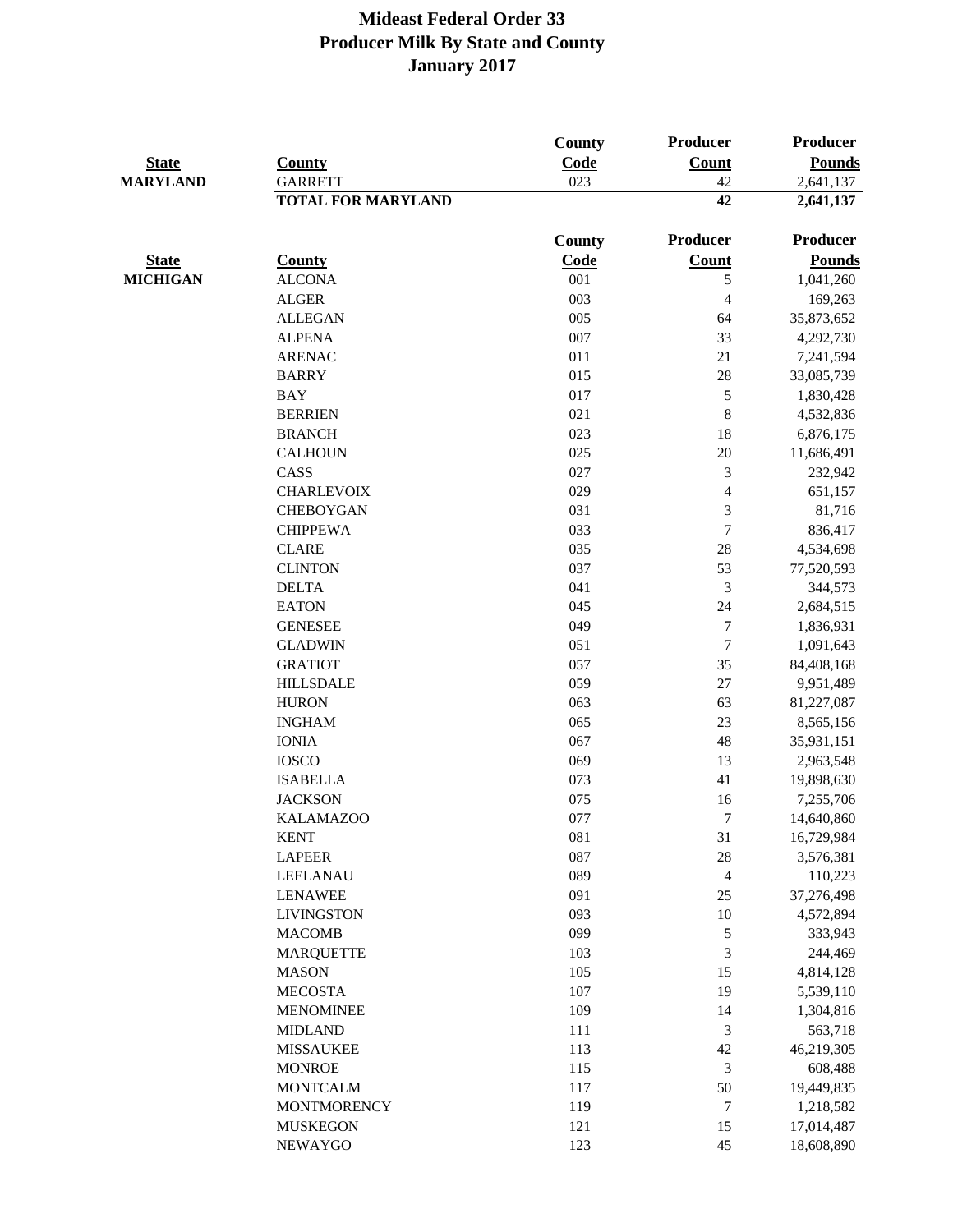|                  |                            | County      | Producer        | <b>Producer</b> |
|------------------|----------------------------|-------------|-----------------|-----------------|
| <b>State</b>     | <b>County</b>              | Code        | Count           | <b>Pounds</b>   |
| <b>MICHIGAN</b>  | <b>OCEANA</b>              | 127         | 8               | 1,051,825       |
|                  | <b>OGEMAW</b>              | 129         | 39              | 12,277,640      |
|                  | <b>OSCEOLA</b>             | 133         | 35              | 17,380,006      |
|                  | <b>OSCODA</b>              | 135         | 9               | 621,364         |
|                  | <b>OTTAWA</b>              | 139         | 58              | 65,339,155      |
|                  | PRESQUE ISLE               | 141         | 10              | 713,438         |
|                  | <b>SAGINAW</b>             | 145         | 16              | 5,661,101       |
|                  | <b>ST. CLAIR</b>           | 147         | 11              | 2,098,934       |
|                  | ST. JOSEPH                 | 149         | 24              | 10,449,217      |
|                  | <b>SANILAC</b>             | 151         | 90              | 59,935,989      |
|                  | <b>SHIAWASSEE</b>          | 155         | 17              | 5,335,700       |
|                  | <b>TUSCOLA</b>             | 157         | 40              | 30,570,859      |
|                  | VAN BUREN                  | 159         | 11              | 6,694,179       |
|                  | <b>WASHTENAW</b>           | 161         | 18              | 3,866,971       |
|                  | <b>WEXFORD</b>             | 165         | 12              | 1,031,593       |
|                  | RESTRICTED COUNTIES TOTAL  | 999         | 18              | 2,579,154       |
|                  | <b>TOTAL FOR MICHIGAN</b>  |             | 1,353           | 865,080,024     |
|                  |                            |             |                 |                 |
|                  |                            | County      | <b>Producer</b> | <b>Producer</b> |
| <b>State</b>     | <b>County</b>              | Code        | <b>Count</b>    | <b>Pounds</b>   |
| <b>MINNESOTA</b> | <b>OTTER TAIL</b>          | 111         | 6               | 367,638         |
|                  | <b>STEARNS</b>             | 145         | 6               | 342,768         |
|                  | <b>TODD</b>                | 153         | 10              | 59,951          |
|                  | RESTRICTED COUNTIES TOTAL  | 999         | 3               | 1,552,202       |
|                  | <b>TOTAL FOR MINNESOTA</b> |             | 25              | 2,322,559       |
|                  |                            | County      | Producer        | <b>Producer</b> |
| <b>State</b>     | <b>County</b>              | Code        | <b>Count</b>    | <b>Pounds</b>   |
| <b>NEW YORK</b>  | <b>CATTARAUGUS</b>         | 009         | 54              | 18,055,605      |
|                  | <b>CHAUTAUQUA</b>          | 013         | 116             | 27,873,381      |
|                  | <b>ERIE</b>                | 029         | 11              | 3,169,908       |
|                  | <b>GENESEE</b>             | 037         | 3               | 5,270,631       |
|                  | <b>LIVINGSTON</b>          | 051         | 7               | 3,149,672       |
|                  | <b>WYOMING</b>             | 121         | 13              | 12,711,430      |
|                  | RESTRICTED COUNTIES TOTAL  | 999         | $\,8\,$         | 6,348,458       |
|                  | <b>TOTAL FOR NEW YORK</b>  |             | 212             | 76,579,085      |
|                  |                            |             | Producer        | Producer        |
| <b>State</b>     | <b>County</b>              | <b>Code</b> | Count           | <b>Pounds</b>   |
| <b>OHIO</b>      | <b>ADAMS</b>               | 001         | 16              | 1,032,514       |
|                  | <b>ALLEN</b>               | 003         | 3               | 582,832         |
|                  | <b>ASHLAND</b>             | 005         | 51              | 15,758,246      |
|                  | <b>ASHTABULA</b>           | 007         | $28\,$          | 6,334,328       |
|                  | <b>ATHENS</b>              | 009         | $\overline{4}$  | 270,378         |
|                  | <b>AUGLAIZE</b>            | 011         | 37              | 7,309,215       |
|                  | <b>BELMONT</b>             | 013         | 11              | 975,779         |
|                  | <b>BROWN</b>               | 015         | 8               | 316,732         |
|                  | <b>BUTLER</b>              | 017         | 3               | 150,657         |
|                  | CARROLL                    | 019         | 29              | 2,351,041       |
|                  | <b>CHAMPAIGN</b>           | 021         | 10              | 1,201,836       |
|                  | <b>CLARK</b>               | 023         | 4               | 7,079,619       |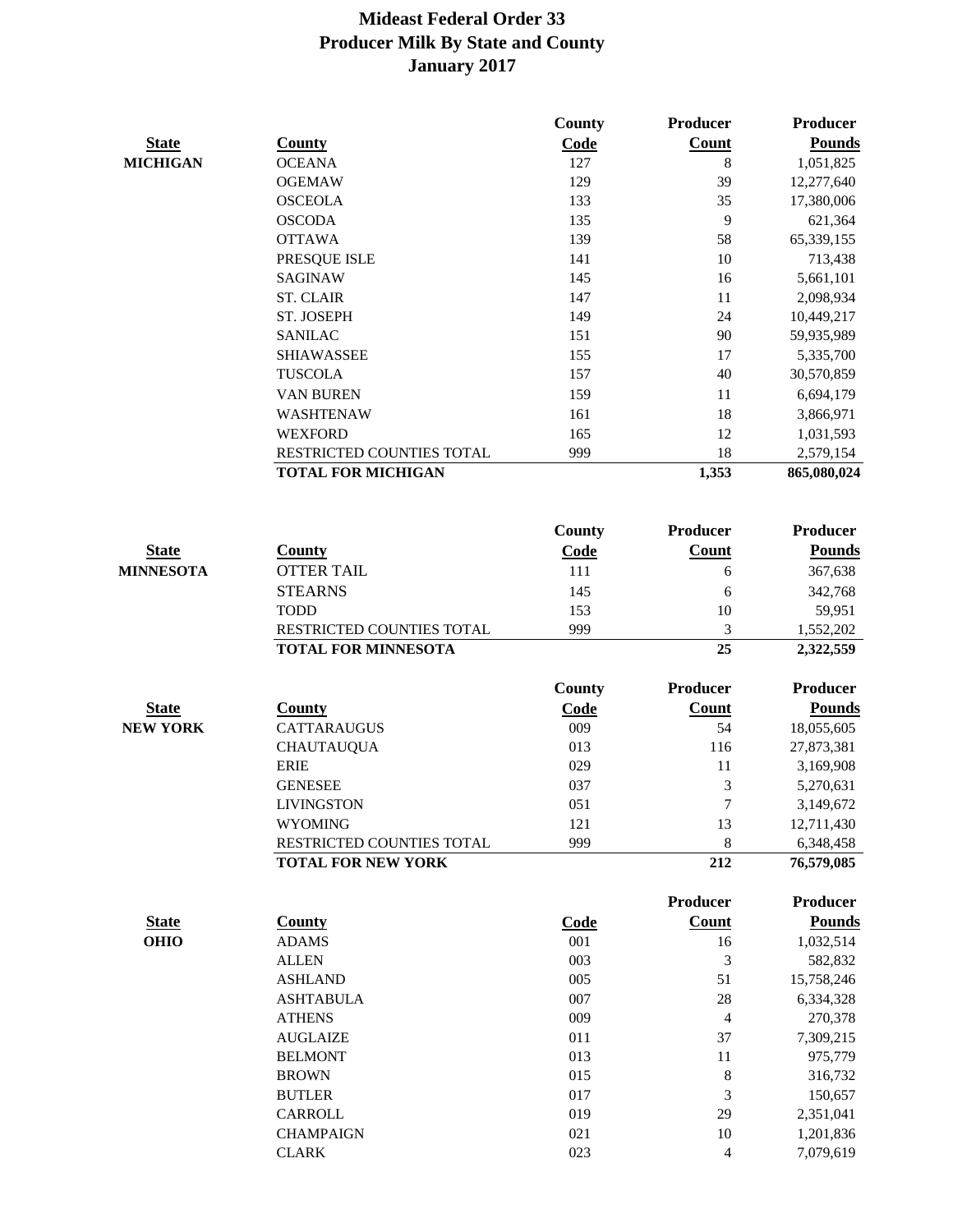|              |                   |      | <b>Producer</b>          | <b>Producer</b> |
|--------------|-------------------|------|--------------------------|-----------------|
| <b>State</b> | <b>County</b>     | Code | Count                    | <b>Pounds</b>   |
| <b>OHIO</b>  | <b>CLINTON</b>    | 027  | 3                        | 207,019         |
|              | <b>COLUMBIANA</b> | 029  | 76                       | 15,314,308      |
|              | <b>COSHOCTON</b>  | 031  | 24                       | 3,095,381       |
|              | <b>CRAWFORD</b>   | 033  | $\,8\,$                  | 3,261,167       |
|              | <b>DARKE</b>      | 037  | 40                       | 10,887,409      |
|              | <b>DEFIANCE</b>   | 039  | 10                       | 7,396,696       |
|              | <b>DELAWARE</b>   | 041  | $\overline{4}$           | 356,839         |
|              | <b>FAIRFIELD</b>  | 045  | 10                       | 713,985         |
|              | <b>FAYETTE</b>    | 047  | $\overline{4}$           | 122,189         |
|              | <b>FULTON</b>     | 051  | 10                       | 5,454,078       |
|              | <b>GALLIA</b>     | 053  | 3                        | 81,914          |
|              | <b>GEAUGA</b>     | 055  | 50                       | 4,809,661       |
|              | <b>GREENE</b>     | 057  | 4                        | 1,223,536       |
|              | <b>GUERNSEY</b>   | 059  | 4                        | 463,467         |
|              | <b>HANCOCK</b>    | 063  | 3                        | 1,723,964       |
|              | <b>HARDIN</b>     | 065  | 9                        | 14,041,995      |
|              | <b>HARRISON</b>   | 067  | 6                        | 490,334         |
|              | <b>HENRY</b>      | 069  | 7                        | 3,832,674       |
|              | <b>HIGHLAND</b>   | 071  | 22                       | 990,204         |
|              | <b>HOLMES</b>     | 075  | 167                      | 14,561,286      |
|              | <b>HURON</b>      | 077  | 49                       | 6,773,525       |
|              | <b>JACKSON</b>    | 079  | $\overline{\mathcal{L}}$ | 97,873          |
|              | <b>JEFFERSON</b>  | 081  | $\tau$                   | 815,595         |
|              | <b>KNOX</b>       | 083  | 31                       | 9,182,802       |
|              | <b>LICKING</b>    | 089  | 12                       | 4,844,998       |
|              | <b>LOGAN</b>      | 091  | 25                       | 4,890,069       |
|              | <b>LORAIN</b>     | 093  | 17                       | 1,962,330       |
|              | <b>MADISON</b>    | 097  | 10                       | 17,047,077      |
|              | <b>MAHONING</b>   | 099  | 30                       | 8,927,584       |
|              | <b>MARION</b>     | 101  | 5                        | 8,404,211       |
|              | <b>MEDINA</b>     | 103  | 22                       | 4,178,678       |
|              | <b>MEIGS</b>      | 105  | 6                        | 532,282         |
|              | <b>MERCER</b>     | 107  | 94                       | 30,586,097      |
|              | <b>MIAMI</b>      | 109  | 10                       | 1,160,580       |
|              | <b>MONROE</b>     | 111  | 10                       | 689,683         |
|              | <b>MONTGOMERY</b> | 113  | 3                        | 427,988         |
|              | <b>MORGAN</b>     | 115  | $\boldsymbol{7}$         | 1,994,447       |
|              | <b>MORROW</b>     | 117  | $\,$ $\,$                | 2,250,113       |
|              | <b>MUSKINGUM</b>  | 119  | 13                       | 1,254,441       |
|              | <b>PAULDING</b>   | 125  | 9                        | 23,480,583      |
|              | <b>PERRY</b>      | 127  | $\mathfrak{Z}$           | 360,889         |
|              | <b>PICKAWAY</b>   | 129  | $\,$ $\,$                | 641,546         |
|              | <b>PIKE</b>       | 131  | 9                        | 270,166         |
|              | <b>PORTAGE</b>    | 133  | 12                       | 3,098,684       |
|              | <b>PREBLE</b>     | 135  | 9                        | 1,457,838       |
|              | <b>PUTNAM</b>     | 137  | 13                       | 6,201,670       |
|              | <b>RICHLAND</b>   | 139  | 109                      | 12,442,034      |
|              | <b>ROSS</b>       | 141  | 9                        | 179,460         |
|              | <b>SANDUSKY</b>   | 143  | 8                        | 815,255         |
|              | <b>SENECA</b>     | 147  | 3                        | 896,563         |
|              | <b>SHELBY</b>     | 149  | 43                       | 10,751,503      |
|              | <b>STARK</b>      | 151  | 73                       | 16,353,127      |
|              | <b>TRUMBULL</b>   | 155  | 26                       | 4,717,004       |
|              |                   |      |                          |                 |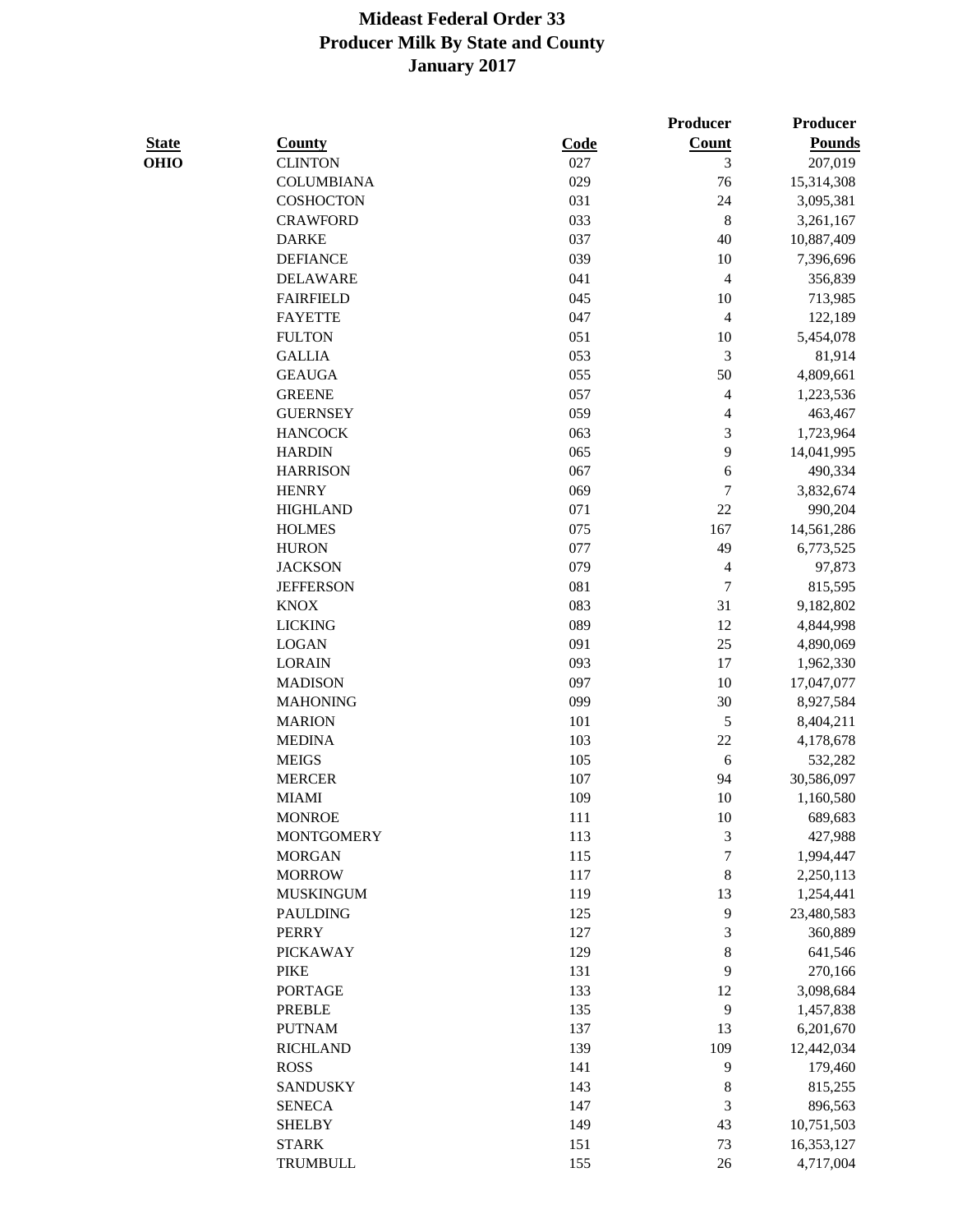| <b>State</b><br>Count<br><b>Pounds</b><br><b>County</b><br>Code<br><b>OHIO</b><br>TUSCARAWAS<br>157<br>138<br>17,995,997<br>8<br><b>UNION</b><br>159<br>1,073,574<br>$\tau$<br><b>VAN WERT</b><br>161<br>10,878,014<br>20<br>WASHINGTON<br>167<br>3,180,810<br><b>WAYNE</b><br>169<br>226<br>58,940,276<br>3<br><b>WILLIAMS</b><br>171<br>9,350,464<br>6<br><b>WOOD</b><br>173<br>9,150,661<br><b>WYANDOT</b><br>175<br>6<br>730,209<br>12<br>RESTRICTED COUNTIES TOTAL<br>999<br>1,462,892<br><b>TOTAL FOR OHIO</b><br>1,791<br>432,840,875<br><b>Producer</b><br><b>County</b><br>Producer<br>Count<br><b>State</b><br><b>County</b><br>Code<br><b>Pounds</b><br><b>PENNSYLVANIA</b><br><b>ARMSTRONG</b><br>005<br>3,325,553<br>24<br>007<br>22<br><b>BEAVER</b><br>1,617,599<br><b>BLAIR</b><br>013<br>$\overline{\mathcal{L}}$<br>238,460<br>23<br><b>BRADFORD</b><br>015<br>3,270,506<br><b>BUTLER</b><br>28<br>019<br>3,765,787<br>$\tau$<br><b>CAMBRIA</b><br>021<br>1,385,964<br><b>CENTRE</b><br>17<br>027<br>1,040,812<br>24<br><b>CLARION</b><br>031<br>3,081,988<br>$8\phantom{1}$<br><b>CLEARFIELD</b><br>033<br>794,313<br><b>CLINTON</b><br>035<br>19<br>327,611<br><b>CRAWFORD</b><br>039<br>119<br>19,752,485<br>8<br><b>ELK</b><br>047<br>625,723<br><b>ERIE</b><br>049<br>60<br>5,746,223<br>23<br><b>FAYETTE</b><br>051<br>2,694,631<br>$\mathfrak{Z}$<br><b>FOREST</b><br>053<br>236,809<br>061<br>15<br><b>HUNTINGDON</b><br>7,212,636<br>50<br><b>INDIANA</b><br>063<br>7,985,198<br>23<br><b>JEFFERSON</b><br>065<br>2,348,057<br>$\mathfrak{Z}$<br><b>JUNIATA</b><br>067<br>202,663<br>32<br><b>LAWRENCE</b><br>073<br>6,380,236<br><b>MERCER</b><br>085<br>66<br>8,194,874<br><b>SOMERSET</b><br>111<br>90<br>4,474,003<br><b>SULLIVAN</b><br>113<br>5<br>28,898<br><b>TIOGA</b><br>117<br>51,288<br>6<br><b>VENANGO</b><br>121<br>876,679<br>6<br><b>WARREN</b><br>123<br>32<br>1,945,990<br><b>WASHINGTON</b><br>125<br>23<br>2,707,043<br>WESTMORELAND<br>129<br>37<br>5,651,825<br>RESTRICTED COUNTIES TOTAL<br>999<br>10<br>810,190<br><b>TOTAL FOR PENNSYLVANIA</b><br>787<br>96,774,044<br><b>Producer</b><br><b>Producer</b><br><b>County</b><br>Count<br><b>Pounds</b><br><b>State</b><br>Code<br><b>County</b><br><b>WEST VIRGINIA</b><br>009<br>143,319<br><b>BROOKE</b><br>3<br><b>MASON</b><br>053<br>8<br>358,922<br>OHIO<br>069<br>5<br>175,903<br>5<br><b>PRESTON</b><br>077<br>687,100<br>RESTRICTED COUNTIES TOTAL<br>999<br>11<br>497,993<br><b>TOTAL FOR WEST VIRGINIA</b><br>32<br>1,863,237 |  | County | Producer | Producer |
|---------------------------------------------------------------------------------------------------------------------------------------------------------------------------------------------------------------------------------------------------------------------------------------------------------------------------------------------------------------------------------------------------------------------------------------------------------------------------------------------------------------------------------------------------------------------------------------------------------------------------------------------------------------------------------------------------------------------------------------------------------------------------------------------------------------------------------------------------------------------------------------------------------------------------------------------------------------------------------------------------------------------------------------------------------------------------------------------------------------------------------------------------------------------------------------------------------------------------------------------------------------------------------------------------------------------------------------------------------------------------------------------------------------------------------------------------------------------------------------------------------------------------------------------------------------------------------------------------------------------------------------------------------------------------------------------------------------------------------------------------------------------------------------------------------------------------------------------------------------------------------------------------------------------------------------------------------------------------------------------------------------------------------------------------------------------------------------------------------------------------------------------------------------------------------------------------------------------------------------------------------------------------------------------------------------------------------------------------------------------------------------------------------------------------------------------------------------------------------------------------------------------------------------------|--|--------|----------|----------|
|                                                                                                                                                                                                                                                                                                                                                                                                                                                                                                                                                                                                                                                                                                                                                                                                                                                                                                                                                                                                                                                                                                                                                                                                                                                                                                                                                                                                                                                                                                                                                                                                                                                                                                                                                                                                                                                                                                                                                                                                                                                                                                                                                                                                                                                                                                                                                                                                                                                                                                                                             |  |        |          |          |
|                                                                                                                                                                                                                                                                                                                                                                                                                                                                                                                                                                                                                                                                                                                                                                                                                                                                                                                                                                                                                                                                                                                                                                                                                                                                                                                                                                                                                                                                                                                                                                                                                                                                                                                                                                                                                                                                                                                                                                                                                                                                                                                                                                                                                                                                                                                                                                                                                                                                                                                                             |  |        |          |          |
|                                                                                                                                                                                                                                                                                                                                                                                                                                                                                                                                                                                                                                                                                                                                                                                                                                                                                                                                                                                                                                                                                                                                                                                                                                                                                                                                                                                                                                                                                                                                                                                                                                                                                                                                                                                                                                                                                                                                                                                                                                                                                                                                                                                                                                                                                                                                                                                                                                                                                                                                             |  |        |          |          |
|                                                                                                                                                                                                                                                                                                                                                                                                                                                                                                                                                                                                                                                                                                                                                                                                                                                                                                                                                                                                                                                                                                                                                                                                                                                                                                                                                                                                                                                                                                                                                                                                                                                                                                                                                                                                                                                                                                                                                                                                                                                                                                                                                                                                                                                                                                                                                                                                                                                                                                                                             |  |        |          |          |
|                                                                                                                                                                                                                                                                                                                                                                                                                                                                                                                                                                                                                                                                                                                                                                                                                                                                                                                                                                                                                                                                                                                                                                                                                                                                                                                                                                                                                                                                                                                                                                                                                                                                                                                                                                                                                                                                                                                                                                                                                                                                                                                                                                                                                                                                                                                                                                                                                                                                                                                                             |  |        |          |          |
|                                                                                                                                                                                                                                                                                                                                                                                                                                                                                                                                                                                                                                                                                                                                                                                                                                                                                                                                                                                                                                                                                                                                                                                                                                                                                                                                                                                                                                                                                                                                                                                                                                                                                                                                                                                                                                                                                                                                                                                                                                                                                                                                                                                                                                                                                                                                                                                                                                                                                                                                             |  |        |          |          |
|                                                                                                                                                                                                                                                                                                                                                                                                                                                                                                                                                                                                                                                                                                                                                                                                                                                                                                                                                                                                                                                                                                                                                                                                                                                                                                                                                                                                                                                                                                                                                                                                                                                                                                                                                                                                                                                                                                                                                                                                                                                                                                                                                                                                                                                                                                                                                                                                                                                                                                                                             |  |        |          |          |
|                                                                                                                                                                                                                                                                                                                                                                                                                                                                                                                                                                                                                                                                                                                                                                                                                                                                                                                                                                                                                                                                                                                                                                                                                                                                                                                                                                                                                                                                                                                                                                                                                                                                                                                                                                                                                                                                                                                                                                                                                                                                                                                                                                                                                                                                                                                                                                                                                                                                                                                                             |  |        |          |          |
|                                                                                                                                                                                                                                                                                                                                                                                                                                                                                                                                                                                                                                                                                                                                                                                                                                                                                                                                                                                                                                                                                                                                                                                                                                                                                                                                                                                                                                                                                                                                                                                                                                                                                                                                                                                                                                                                                                                                                                                                                                                                                                                                                                                                                                                                                                                                                                                                                                                                                                                                             |  |        |          |          |
|                                                                                                                                                                                                                                                                                                                                                                                                                                                                                                                                                                                                                                                                                                                                                                                                                                                                                                                                                                                                                                                                                                                                                                                                                                                                                                                                                                                                                                                                                                                                                                                                                                                                                                                                                                                                                                                                                                                                                                                                                                                                                                                                                                                                                                                                                                                                                                                                                                                                                                                                             |  |        |          |          |
|                                                                                                                                                                                                                                                                                                                                                                                                                                                                                                                                                                                                                                                                                                                                                                                                                                                                                                                                                                                                                                                                                                                                                                                                                                                                                                                                                                                                                                                                                                                                                                                                                                                                                                                                                                                                                                                                                                                                                                                                                                                                                                                                                                                                                                                                                                                                                                                                                                                                                                                                             |  |        |          |          |
|                                                                                                                                                                                                                                                                                                                                                                                                                                                                                                                                                                                                                                                                                                                                                                                                                                                                                                                                                                                                                                                                                                                                                                                                                                                                                                                                                                                                                                                                                                                                                                                                                                                                                                                                                                                                                                                                                                                                                                                                                                                                                                                                                                                                                                                                                                                                                                                                                                                                                                                                             |  |        |          |          |
|                                                                                                                                                                                                                                                                                                                                                                                                                                                                                                                                                                                                                                                                                                                                                                                                                                                                                                                                                                                                                                                                                                                                                                                                                                                                                                                                                                                                                                                                                                                                                                                                                                                                                                                                                                                                                                                                                                                                                                                                                                                                                                                                                                                                                                                                                                                                                                                                                                                                                                                                             |  |        |          |          |
|                                                                                                                                                                                                                                                                                                                                                                                                                                                                                                                                                                                                                                                                                                                                                                                                                                                                                                                                                                                                                                                                                                                                                                                                                                                                                                                                                                                                                                                                                                                                                                                                                                                                                                                                                                                                                                                                                                                                                                                                                                                                                                                                                                                                                                                                                                                                                                                                                                                                                                                                             |  |        |          |          |
|                                                                                                                                                                                                                                                                                                                                                                                                                                                                                                                                                                                                                                                                                                                                                                                                                                                                                                                                                                                                                                                                                                                                                                                                                                                                                                                                                                                                                                                                                                                                                                                                                                                                                                                                                                                                                                                                                                                                                                                                                                                                                                                                                                                                                                                                                                                                                                                                                                                                                                                                             |  |        |          |          |
|                                                                                                                                                                                                                                                                                                                                                                                                                                                                                                                                                                                                                                                                                                                                                                                                                                                                                                                                                                                                                                                                                                                                                                                                                                                                                                                                                                                                                                                                                                                                                                                                                                                                                                                                                                                                                                                                                                                                                                                                                                                                                                                                                                                                                                                                                                                                                                                                                                                                                                                                             |  |        |          |          |
|                                                                                                                                                                                                                                                                                                                                                                                                                                                                                                                                                                                                                                                                                                                                                                                                                                                                                                                                                                                                                                                                                                                                                                                                                                                                                                                                                                                                                                                                                                                                                                                                                                                                                                                                                                                                                                                                                                                                                                                                                                                                                                                                                                                                                                                                                                                                                                                                                                                                                                                                             |  |        |          |          |
|                                                                                                                                                                                                                                                                                                                                                                                                                                                                                                                                                                                                                                                                                                                                                                                                                                                                                                                                                                                                                                                                                                                                                                                                                                                                                                                                                                                                                                                                                                                                                                                                                                                                                                                                                                                                                                                                                                                                                                                                                                                                                                                                                                                                                                                                                                                                                                                                                                                                                                                                             |  |        |          |          |
|                                                                                                                                                                                                                                                                                                                                                                                                                                                                                                                                                                                                                                                                                                                                                                                                                                                                                                                                                                                                                                                                                                                                                                                                                                                                                                                                                                                                                                                                                                                                                                                                                                                                                                                                                                                                                                                                                                                                                                                                                                                                                                                                                                                                                                                                                                                                                                                                                                                                                                                                             |  |        |          |          |
|                                                                                                                                                                                                                                                                                                                                                                                                                                                                                                                                                                                                                                                                                                                                                                                                                                                                                                                                                                                                                                                                                                                                                                                                                                                                                                                                                                                                                                                                                                                                                                                                                                                                                                                                                                                                                                                                                                                                                                                                                                                                                                                                                                                                                                                                                                                                                                                                                                                                                                                                             |  |        |          |          |
|                                                                                                                                                                                                                                                                                                                                                                                                                                                                                                                                                                                                                                                                                                                                                                                                                                                                                                                                                                                                                                                                                                                                                                                                                                                                                                                                                                                                                                                                                                                                                                                                                                                                                                                                                                                                                                                                                                                                                                                                                                                                                                                                                                                                                                                                                                                                                                                                                                                                                                                                             |  |        |          |          |
|                                                                                                                                                                                                                                                                                                                                                                                                                                                                                                                                                                                                                                                                                                                                                                                                                                                                                                                                                                                                                                                                                                                                                                                                                                                                                                                                                                                                                                                                                                                                                                                                                                                                                                                                                                                                                                                                                                                                                                                                                                                                                                                                                                                                                                                                                                                                                                                                                                                                                                                                             |  |        |          |          |
|                                                                                                                                                                                                                                                                                                                                                                                                                                                                                                                                                                                                                                                                                                                                                                                                                                                                                                                                                                                                                                                                                                                                                                                                                                                                                                                                                                                                                                                                                                                                                                                                                                                                                                                                                                                                                                                                                                                                                                                                                                                                                                                                                                                                                                                                                                                                                                                                                                                                                                                                             |  |        |          |          |
|                                                                                                                                                                                                                                                                                                                                                                                                                                                                                                                                                                                                                                                                                                                                                                                                                                                                                                                                                                                                                                                                                                                                                                                                                                                                                                                                                                                                                                                                                                                                                                                                                                                                                                                                                                                                                                                                                                                                                                                                                                                                                                                                                                                                                                                                                                                                                                                                                                                                                                                                             |  |        |          |          |
|                                                                                                                                                                                                                                                                                                                                                                                                                                                                                                                                                                                                                                                                                                                                                                                                                                                                                                                                                                                                                                                                                                                                                                                                                                                                                                                                                                                                                                                                                                                                                                                                                                                                                                                                                                                                                                                                                                                                                                                                                                                                                                                                                                                                                                                                                                                                                                                                                                                                                                                                             |  |        |          |          |
|                                                                                                                                                                                                                                                                                                                                                                                                                                                                                                                                                                                                                                                                                                                                                                                                                                                                                                                                                                                                                                                                                                                                                                                                                                                                                                                                                                                                                                                                                                                                                                                                                                                                                                                                                                                                                                                                                                                                                                                                                                                                                                                                                                                                                                                                                                                                                                                                                                                                                                                                             |  |        |          |          |
|                                                                                                                                                                                                                                                                                                                                                                                                                                                                                                                                                                                                                                                                                                                                                                                                                                                                                                                                                                                                                                                                                                                                                                                                                                                                                                                                                                                                                                                                                                                                                                                                                                                                                                                                                                                                                                                                                                                                                                                                                                                                                                                                                                                                                                                                                                                                                                                                                                                                                                                                             |  |        |          |          |
|                                                                                                                                                                                                                                                                                                                                                                                                                                                                                                                                                                                                                                                                                                                                                                                                                                                                                                                                                                                                                                                                                                                                                                                                                                                                                                                                                                                                                                                                                                                                                                                                                                                                                                                                                                                                                                                                                                                                                                                                                                                                                                                                                                                                                                                                                                                                                                                                                                                                                                                                             |  |        |          |          |
|                                                                                                                                                                                                                                                                                                                                                                                                                                                                                                                                                                                                                                                                                                                                                                                                                                                                                                                                                                                                                                                                                                                                                                                                                                                                                                                                                                                                                                                                                                                                                                                                                                                                                                                                                                                                                                                                                                                                                                                                                                                                                                                                                                                                                                                                                                                                                                                                                                                                                                                                             |  |        |          |          |
|                                                                                                                                                                                                                                                                                                                                                                                                                                                                                                                                                                                                                                                                                                                                                                                                                                                                                                                                                                                                                                                                                                                                                                                                                                                                                                                                                                                                                                                                                                                                                                                                                                                                                                                                                                                                                                                                                                                                                                                                                                                                                                                                                                                                                                                                                                                                                                                                                                                                                                                                             |  |        |          |          |
|                                                                                                                                                                                                                                                                                                                                                                                                                                                                                                                                                                                                                                                                                                                                                                                                                                                                                                                                                                                                                                                                                                                                                                                                                                                                                                                                                                                                                                                                                                                                                                                                                                                                                                                                                                                                                                                                                                                                                                                                                                                                                                                                                                                                                                                                                                                                                                                                                                                                                                                                             |  |        |          |          |
|                                                                                                                                                                                                                                                                                                                                                                                                                                                                                                                                                                                                                                                                                                                                                                                                                                                                                                                                                                                                                                                                                                                                                                                                                                                                                                                                                                                                                                                                                                                                                                                                                                                                                                                                                                                                                                                                                                                                                                                                                                                                                                                                                                                                                                                                                                                                                                                                                                                                                                                                             |  |        |          |          |
|                                                                                                                                                                                                                                                                                                                                                                                                                                                                                                                                                                                                                                                                                                                                                                                                                                                                                                                                                                                                                                                                                                                                                                                                                                                                                                                                                                                                                                                                                                                                                                                                                                                                                                                                                                                                                                                                                                                                                                                                                                                                                                                                                                                                                                                                                                                                                                                                                                                                                                                                             |  |        |          |          |
|                                                                                                                                                                                                                                                                                                                                                                                                                                                                                                                                                                                                                                                                                                                                                                                                                                                                                                                                                                                                                                                                                                                                                                                                                                                                                                                                                                                                                                                                                                                                                                                                                                                                                                                                                                                                                                                                                                                                                                                                                                                                                                                                                                                                                                                                                                                                                                                                                                                                                                                                             |  |        |          |          |
|                                                                                                                                                                                                                                                                                                                                                                                                                                                                                                                                                                                                                                                                                                                                                                                                                                                                                                                                                                                                                                                                                                                                                                                                                                                                                                                                                                                                                                                                                                                                                                                                                                                                                                                                                                                                                                                                                                                                                                                                                                                                                                                                                                                                                                                                                                                                                                                                                                                                                                                                             |  |        |          |          |
|                                                                                                                                                                                                                                                                                                                                                                                                                                                                                                                                                                                                                                                                                                                                                                                                                                                                                                                                                                                                                                                                                                                                                                                                                                                                                                                                                                                                                                                                                                                                                                                                                                                                                                                                                                                                                                                                                                                                                                                                                                                                                                                                                                                                                                                                                                                                                                                                                                                                                                                                             |  |        |          |          |
|                                                                                                                                                                                                                                                                                                                                                                                                                                                                                                                                                                                                                                                                                                                                                                                                                                                                                                                                                                                                                                                                                                                                                                                                                                                                                                                                                                                                                                                                                                                                                                                                                                                                                                                                                                                                                                                                                                                                                                                                                                                                                                                                                                                                                                                                                                                                                                                                                                                                                                                                             |  |        |          |          |
|                                                                                                                                                                                                                                                                                                                                                                                                                                                                                                                                                                                                                                                                                                                                                                                                                                                                                                                                                                                                                                                                                                                                                                                                                                                                                                                                                                                                                                                                                                                                                                                                                                                                                                                                                                                                                                                                                                                                                                                                                                                                                                                                                                                                                                                                                                                                                                                                                                                                                                                                             |  |        |          |          |
|                                                                                                                                                                                                                                                                                                                                                                                                                                                                                                                                                                                                                                                                                                                                                                                                                                                                                                                                                                                                                                                                                                                                                                                                                                                                                                                                                                                                                                                                                                                                                                                                                                                                                                                                                                                                                                                                                                                                                                                                                                                                                                                                                                                                                                                                                                                                                                                                                                                                                                                                             |  |        |          |          |
|                                                                                                                                                                                                                                                                                                                                                                                                                                                                                                                                                                                                                                                                                                                                                                                                                                                                                                                                                                                                                                                                                                                                                                                                                                                                                                                                                                                                                                                                                                                                                                                                                                                                                                                                                                                                                                                                                                                                                                                                                                                                                                                                                                                                                                                                                                                                                                                                                                                                                                                                             |  |        |          |          |
|                                                                                                                                                                                                                                                                                                                                                                                                                                                                                                                                                                                                                                                                                                                                                                                                                                                                                                                                                                                                                                                                                                                                                                                                                                                                                                                                                                                                                                                                                                                                                                                                                                                                                                                                                                                                                                                                                                                                                                                                                                                                                                                                                                                                                                                                                                                                                                                                                                                                                                                                             |  |        |          |          |
|                                                                                                                                                                                                                                                                                                                                                                                                                                                                                                                                                                                                                                                                                                                                                                                                                                                                                                                                                                                                                                                                                                                                                                                                                                                                                                                                                                                                                                                                                                                                                                                                                                                                                                                                                                                                                                                                                                                                                                                                                                                                                                                                                                                                                                                                                                                                                                                                                                                                                                                                             |  |        |          |          |
|                                                                                                                                                                                                                                                                                                                                                                                                                                                                                                                                                                                                                                                                                                                                                                                                                                                                                                                                                                                                                                                                                                                                                                                                                                                                                                                                                                                                                                                                                                                                                                                                                                                                                                                                                                                                                                                                                                                                                                                                                                                                                                                                                                                                                                                                                                                                                                                                                                                                                                                                             |  |        |          |          |
|                                                                                                                                                                                                                                                                                                                                                                                                                                                                                                                                                                                                                                                                                                                                                                                                                                                                                                                                                                                                                                                                                                                                                                                                                                                                                                                                                                                                                                                                                                                                                                                                                                                                                                                                                                                                                                                                                                                                                                                                                                                                                                                                                                                                                                                                                                                                                                                                                                                                                                                                             |  |        |          |          |
|                                                                                                                                                                                                                                                                                                                                                                                                                                                                                                                                                                                                                                                                                                                                                                                                                                                                                                                                                                                                                                                                                                                                                                                                                                                                                                                                                                                                                                                                                                                                                                                                                                                                                                                                                                                                                                                                                                                                                                                                                                                                                                                                                                                                                                                                                                                                                                                                                                                                                                                                             |  |        |          |          |
|                                                                                                                                                                                                                                                                                                                                                                                                                                                                                                                                                                                                                                                                                                                                                                                                                                                                                                                                                                                                                                                                                                                                                                                                                                                                                                                                                                                                                                                                                                                                                                                                                                                                                                                                                                                                                                                                                                                                                                                                                                                                                                                                                                                                                                                                                                                                                                                                                                                                                                                                             |  |        |          |          |
|                                                                                                                                                                                                                                                                                                                                                                                                                                                                                                                                                                                                                                                                                                                                                                                                                                                                                                                                                                                                                                                                                                                                                                                                                                                                                                                                                                                                                                                                                                                                                                                                                                                                                                                                                                                                                                                                                                                                                                                                                                                                                                                                                                                                                                                                                                                                                                                                                                                                                                                                             |  |        |          |          |
|                                                                                                                                                                                                                                                                                                                                                                                                                                                                                                                                                                                                                                                                                                                                                                                                                                                                                                                                                                                                                                                                                                                                                                                                                                                                                                                                                                                                                                                                                                                                                                                                                                                                                                                                                                                                                                                                                                                                                                                                                                                                                                                                                                                                                                                                                                                                                                                                                                                                                                                                             |  |        |          |          |
|                                                                                                                                                                                                                                                                                                                                                                                                                                                                                                                                                                                                                                                                                                                                                                                                                                                                                                                                                                                                                                                                                                                                                                                                                                                                                                                                                                                                                                                                                                                                                                                                                                                                                                                                                                                                                                                                                                                                                                                                                                                                                                                                                                                                                                                                                                                                                                                                                                                                                                                                             |  |        |          |          |
|                                                                                                                                                                                                                                                                                                                                                                                                                                                                                                                                                                                                                                                                                                                                                                                                                                                                                                                                                                                                                                                                                                                                                                                                                                                                                                                                                                                                                                                                                                                                                                                                                                                                                                                                                                                                                                                                                                                                                                                                                                                                                                                                                                                                                                                                                                                                                                                                                                                                                                                                             |  |        |          |          |
|                                                                                                                                                                                                                                                                                                                                                                                                                                                                                                                                                                                                                                                                                                                                                                                                                                                                                                                                                                                                                                                                                                                                                                                                                                                                                                                                                                                                                                                                                                                                                                                                                                                                                                                                                                                                                                                                                                                                                                                                                                                                                                                                                                                                                                                                                                                                                                                                                                                                                                                                             |  |        |          |          |